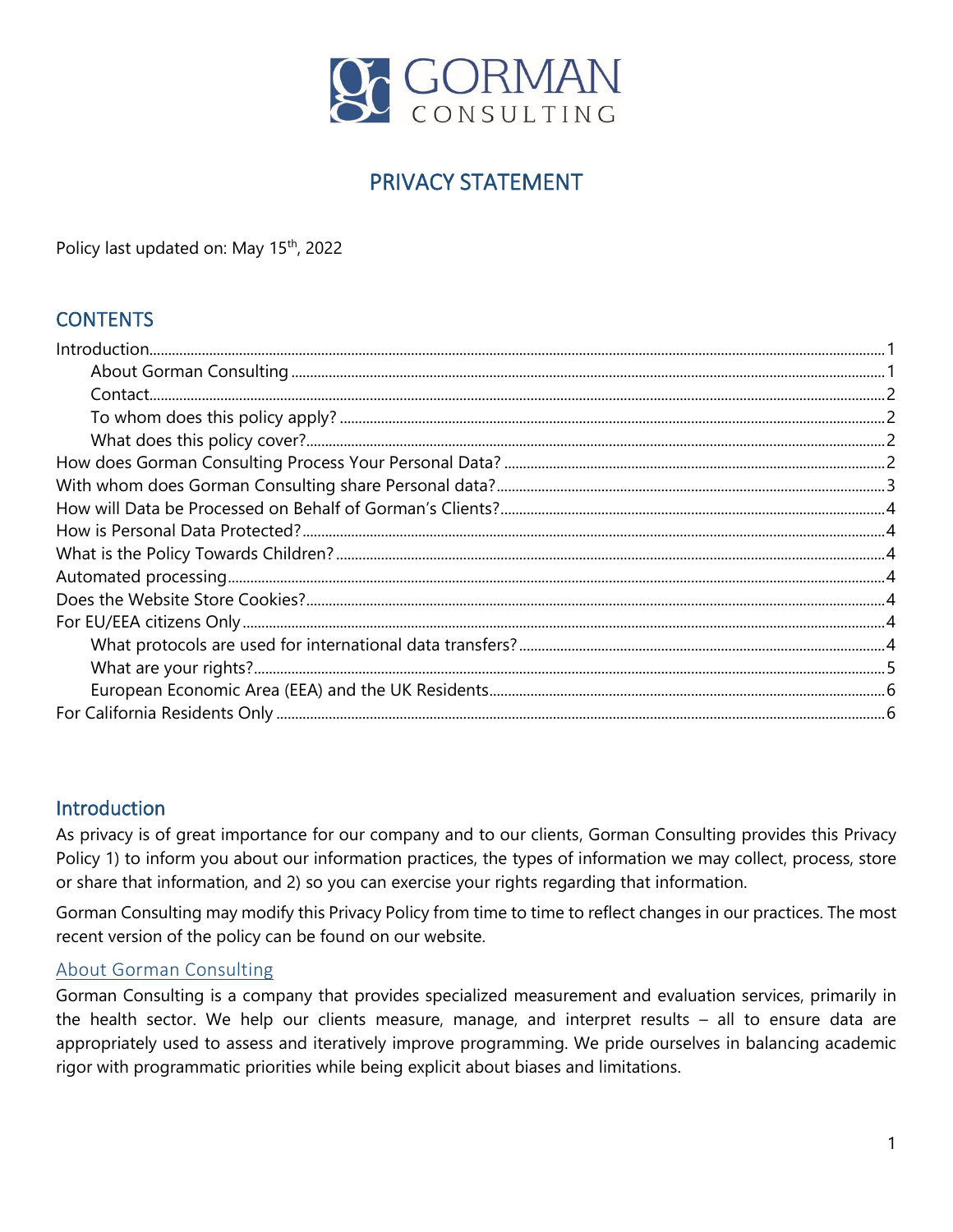# <span id="page-1-0"></span>Contact

Website:<https://gormanconsulting.org/> Company's address: 707 Driftwood Lane, WA 98020 Edmonds Data controller: trina@gormanconsulting.org Data protection officer: [koen@gormanconsulting.org](mailto:koen@gormanconsulting.org)

# <span id="page-1-1"></span>To whom does this policy apply?

This privacy statement applies to persons who:

- Visit and use the Gorman Consulting website
- Communicate with Gorman Consulting.
- Apply for positions at Gorman Consulting
- Are employed (staff and consultants) at Gorman Consulting.

#### <span id="page-1-2"></span>What does this policy cover?

This Privacy Policy applies to personal data that Gorman Consulting collects from you when: you visit our website; have communications with/from us (including emails, phone calls or texts); submit a job application; submit information to us in connection with a potential business relationship with us or otherwise interact with us. Below, "you" refers to any individual who Gorman Consulting staff may come into contact with through any of these means. In general, with respect to the personal data we collect directly from the website or other services, Gorman Consulting is a data controller. This means that as a data controller we determine the purposes for which, and the manner in which, the personal data we collect is to be processed.

This Privacy Policy does not apply to our security and privacy practices concerning the personal data we receive and process on behalf of our clients. In this capacity, we are acting in the role of a data processor on behalf of our clients, and our security and privacy commitments are detailed in and governed by our agreements with them. Gorman Consulting does not have control over and is not responsible for the data practices of our clients. For more information about security and privacy practices of our clients we encourage you to review their Privacy Policies.

# <span id="page-1-3"></span>How does Gorman Consulting Process Your Personal Data?

The following table summarizes the purposes for which Gorman Consulting processes personal data collected directly from you, and for each purpose, what data are collected and the legal basis. Consulting does not store personal data for longer than is strictly necessary to achieve the purposes for which your data is collected. After the retention periods expires, Gorman Consulting will delete/dispose your data securely.

| <b>Data</b><br>acquired by | <b>Personal Data Collected</b>                                                                                                                                                                                                                                                                                                                                                                                                                     | <b>Legal Basis</b>                                                                                                                                                                                                                                                                       | <b>Retention</b><br><b>Period</b> |
|----------------------------|----------------------------------------------------------------------------------------------------------------------------------------------------------------------------------------------------------------------------------------------------------------------------------------------------------------------------------------------------------------------------------------------------------------------------------------------------|------------------------------------------------------------------------------------------------------------------------------------------------------------------------------------------------------------------------------------------------------------------------------------------|-----------------------------------|
| Contact                    | Gorman Consulting may need to gather and use<br>information about individuals, such as clients,<br>business contacts, employees, the beneficiaries<br>of clients, respondents of interviews, and other<br>people the organization may need to contact.<br>We collect personal data from you categorized<br>as simple data; such as name, email address,<br>phone number and meta data and content of<br>correspondence with you, the data subject. | Data is processed in order to<br>keep relevant parties informed<br>and to respond to any inquiries<br>made by data subjects. The<br>processing of your personal<br>data for this<br>purpose is<br>necessary for the representation<br>Consulting<br>Gorman<br>of<br>legitimate interest. | 3 years                           |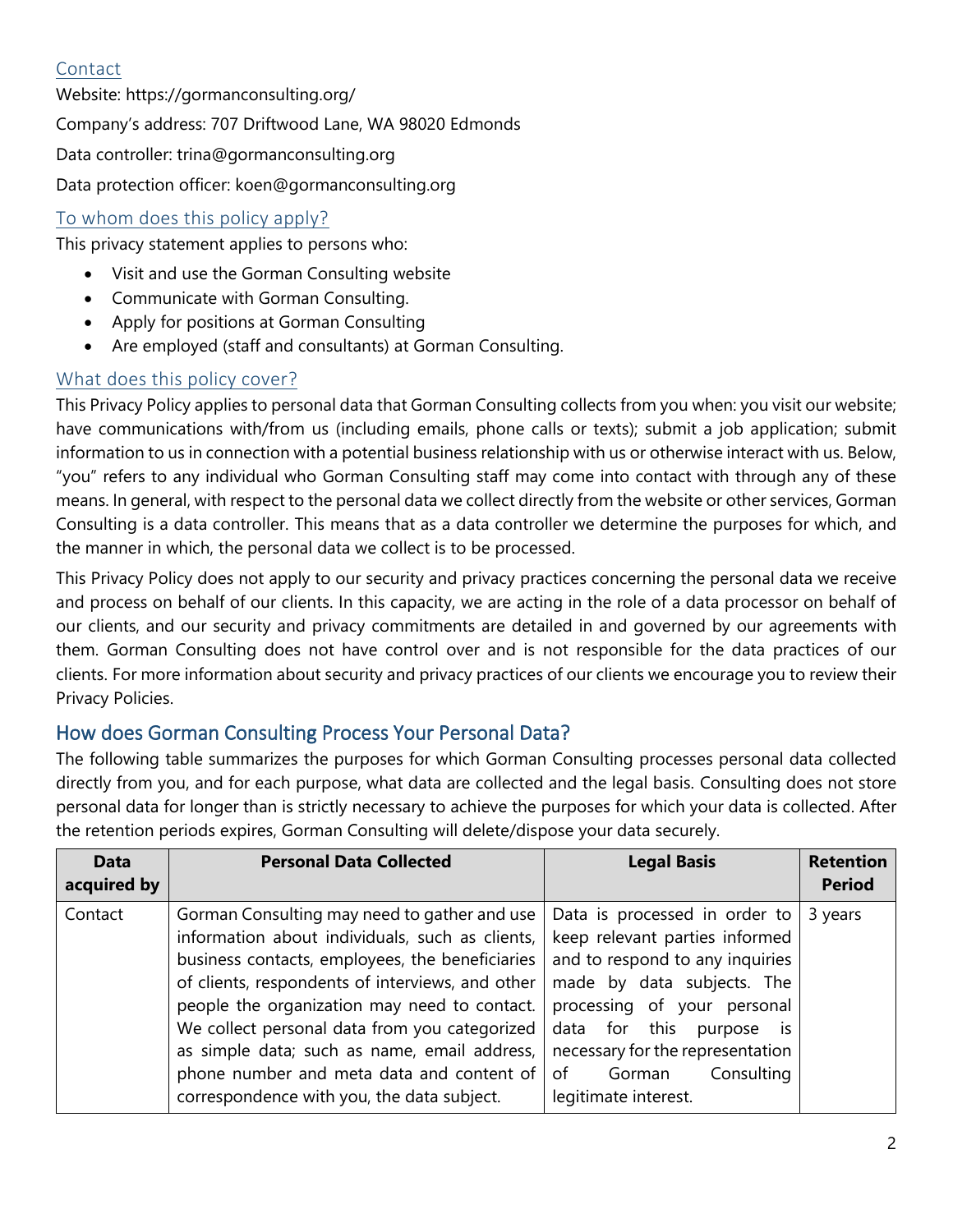| Job<br>applications | When applying for a job position at Gorman<br>Consulting, we might collect, process and store<br>an applicant's personal data.<br>We collect personal data from you categorized<br>as simple data; such as personal data originating<br>from a job application (such as name, email<br>address, phone number, physical address,<br>information<br>about<br>applicant's education,<br>language and communication skills) including<br>resume and references.                                                                                                                                                                                                                                                                                                                                                                                                    | The data is processed in order<br>to establish an<br>agreement<br>between Gorman Consulting<br>and the job applicant.<br>The processing of your personal<br>data for this purpose<br>is:<br>necessary in order to take steps<br>at the request of the data<br>subject prior to entering into<br>the employment contract and<br>for compliance with a legal<br>obligation<br>which<br>the<br>to<br>controller is subject. | 3 years  |
|---------------------|----------------------------------------------------------------------------------------------------------------------------------------------------------------------------------------------------------------------------------------------------------------------------------------------------------------------------------------------------------------------------------------------------------------------------------------------------------------------------------------------------------------------------------------------------------------------------------------------------------------------------------------------------------------------------------------------------------------------------------------------------------------------------------------------------------------------------------------------------------------|--------------------------------------------------------------------------------------------------------------------------------------------------------------------------------------------------------------------------------------------------------------------------------------------------------------------------------------------------------------------------------------------------------------------------|----------|
| Employment          | Gorman Consulting collects personal data<br>concerning their own employees (staff and<br>consultants), partners, managers, directors,<br>officers and agents as part of the administration,<br>management and operation of our business<br>activities. Also, Gorman Consulting processes<br>personal data (e.g. financial data) concerning<br>their own employees as part of administration<br>process when making invoices and for tax<br>purposes.<br>We process personal data from you categorized<br>as simple data; such as employees name, email<br>address, phone number, physical address, data<br>about education, language and communication<br>skills, resume and references; financial data;<br>such as bank account details and transactions<br>with/to employees and consultants; and<br>behavioral data; such as working time tracking<br>data. | Gorman Consulting processes<br>these data in order to execute<br>the agreement with employees<br>and consultants, and in order to<br>meet its legal requirements.<br>The processing of your personal<br>for<br>this<br>data<br>purpose<br><i>is</i><br>necessary for the performance<br>of the contract to which you are<br>part and for compliance with a<br>legal obligation to which the<br>controller is subject     | 10 years |
| Website             | In order to provide professional services,<br>Gorman Consulting process personal data from<br>website visitors.<br>We collect personal data from you categorized<br>as behavioral data; such as visitors IP address,<br>and, where appropriate: data from necessary<br>and/or analytical cookies.                                                                                                                                                                                                                                                                                                                                                                                                                                                                                                                                                              | These data are processed for<br>statistical<br>and<br>analytical<br>purposes and to improve and<br>maintain web services.<br>The processing of your personal<br>for this<br>data<br>purpose<br><i>is</i><br>necessary for the representation<br>Gorman<br>Consulting<br>οf<br>legitimate interest.                                                                                                                       | 1 year   |

#### <span id="page-2-0"></span>With whom does Gorman Consulting share Personal data?

We disclose your information to third parties only as necessary to carry out your request, for a variety of our professional or legitimate business purposes, including to provide our services, to protect us or others, or as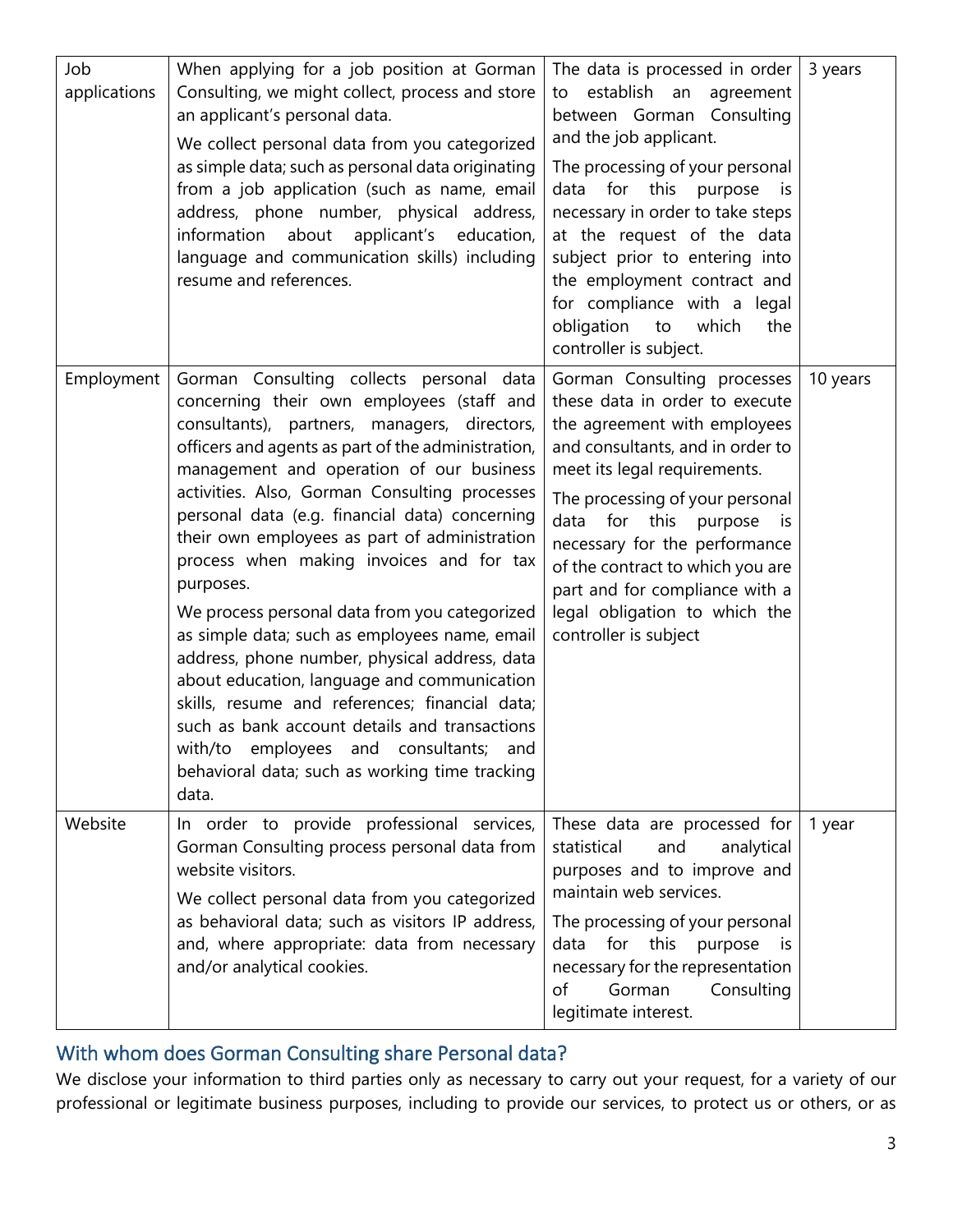otherwise required or permitted by law. We might share your personal data with our service providers such as cloud services for workspace, time tracking and/or file sharing, e-mail and website hosting services, software services for the manipulation, visualization and statistics of data and/or payment providers. These third party service providers may have access to or process your personal data for the purpose of providing these services for us. When we do transfer your personal data to third parties or service providers, appropriate safeguards will be in place in order to ensure correct and secure data processing in compliance with applicable data protection law.

# <span id="page-3-0"></span>How will Data be Processed on Behalf of Gorman's Clients?

Processing of personal data by Gorman Consulting on behalf of another data controller or client will be governed by a contract or other legal act, that is binding on the processor with regard to the controller and that sets out the subject-matter and duration of the processing, the nature and purpose of the processing, the type of personal data and categories of data subjects, and the obligations and rights of the controller.

For any inquiries relating to data we process [on behalf of another data controller,](https://gormanconsulting.org/projects/) we ask you to submit your request to the appropriate data controller.

# <span id="page-3-1"></span>How is Personal Data Protected?

To comply with the law, personal data collected by us is always used fairly, stored safely and not disclosed unlawfully. Gorman Consulting takes the protection of your data seriously and takes appropriate technical and organizational measures to prevent misuse, loss, unauthorized access, unwanted disclosure, and unauthorized changes. To ensure our privacy and security policies are in compliance with data protection law, Gorman Consulting has provided agreements that contain provisions and protocols for the processing of sensitive information and personal data. If you have the impression that your data is not properly secured or there are indications of misuse, please contact us at: [trina@gormanconsulting.org.](mailto:trina@gormanconsulting.org)

# <span id="page-3-2"></span>What is the Policy Towards Children?

Our website and/or services do not intend to collect data about website visitors who are younger than 18 years old, unless they have parental or guardian permission. However, we cannot check whether a website visitor or person who contacts us is older than 18. We, therefore, advise parents to be involved in the online activities of their children, in order to prevent data about children from being collected without parental consent.

If you are convinced that we have collected personal information about a minor without permission, please contact us at [trina@gormanconsulting.org](mailto:trina@gormanconsulting.org) and we will delete this information.

# <span id="page-3-3"></span>Automated processing

Gorman Consulting does not make decisions based on automated processing on matters that can have (significant) consequences for people. This concerns decisions that are taken by computer programs or systems, without involving a person (for example staff or consultants of Gorman Consulting).

# <span id="page-3-4"></span>Does the Website Store Cookies?

No, Gorman Consulting currently does not process any cookies on its website.

# <span id="page-3-5"></span>For EU/EEA citizens Only

#### <span id="page-3-6"></span>What protocols are used for international data transfers?

We store personal data sent or collected via or by us in the United States. To facilitate our global services, we may transfer, store and access such information from the locations where we operate. For such case, we rely on international transfer mechanisms such as the European Commission approved Standard Contractual Clauses,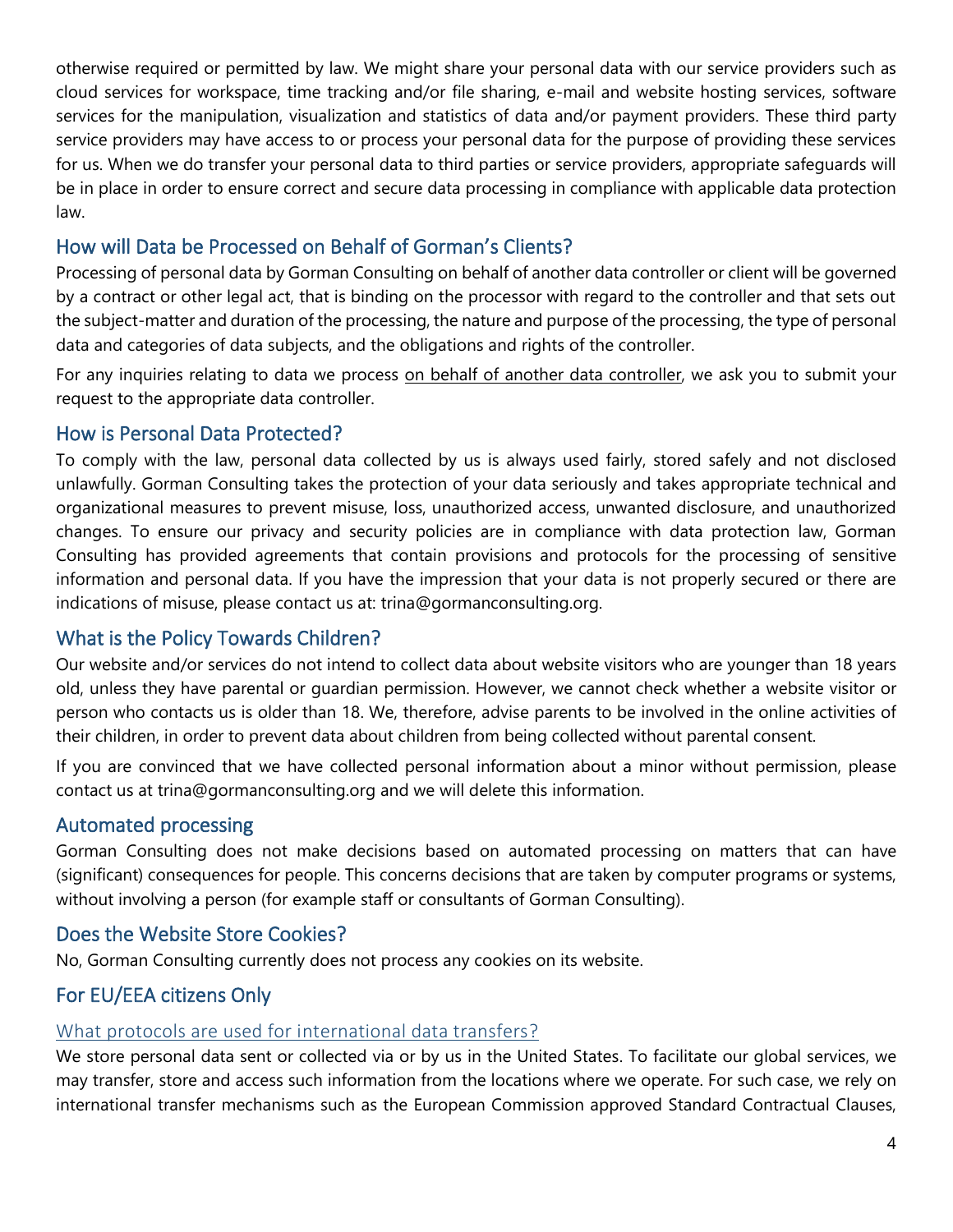adequacy decisions about certain countries, or we will ask you for your prior consent for the transfer of your personal data, as applicable. In addition, we ensure the recipient of your Personal Information has in place adequate levels of protection for your personal data.

<span id="page-4-0"></span>

| What are your rights? |
|-----------------------|
|-----------------------|

| <b>Type</b>                                 | <b>Description</b>                                                                                                                                                                                                                                                                                                                                                                                                                                                                                                      |
|---------------------------------------------|-------------------------------------------------------------------------------------------------------------------------------------------------------------------------------------------------------------------------------------------------------------------------------------------------------------------------------------------------------------------------------------------------------------------------------------------------------------------------------------------------------------------------|
| Right of access                             | You have the right to obtain confirmation from Gorman Consulting about whether or<br>not your personal data is being processed and, if that is the case, to obtain access to<br>that personal data and additional information about the processing of your personal<br>data. Gorman Consulting, therefore, provides you with a copy of your personal data.                                                                                                                                                              |
| Right to rectification                      | You have the right to obtain rectification of inaccurate or incomplete personal data.<br>If possible, you can provide additional personal data to complete the collection of<br>personal data.                                                                                                                                                                                                                                                                                                                          |
| Right to erasure (Right<br>to be forgotten) | Under certain circumstances, you have the right to submit a request to delete your<br>personal data. We will delete your personal data, for example, if your personal data<br>is no longer necessary for the purposes for which it was collected, if you withdraw<br>consent on which the processing is based and there is no other legal basis for the<br>processing, if you object to the processing and your interests outweigh, or if we are<br>legally obliged to delete your personal data.                       |
| Right to restriction                        | In some cases, you have the right to obtain from us the restriction of the processing<br>of your personal data. This means that we will temporarily pause the processing of<br>your personal data, for example, if you have contested the accuracy of your personal<br>data or have objected to the processing of your personal data. If the request is<br>granted, we will not further process the personal data in question during the term of<br>the restriction, unless this is permitted on the basis of the GDPR. |
| Right to object                             | You have the right to object to the processing of personal data based on Gorman<br>Consulting's legitimate interests. We will then no longer process the personal data,<br>unless if we demonstrate that there are compelling legitimate grounds for the<br>processing that outweigh your interests, rights, and freedoms or that are related to<br>the institution, exercise, or defense of legal claims.                                                                                                              |
| Data portability                            | You have the right to receive your personal data that you have provided to us in a<br>structured, commonly used, and machine-readable form and you have the right to<br>forward this data to another controller, where the processing is based on your<br>consent or on an agreement.                                                                                                                                                                                                                                   |
| withdraw<br>Right<br>to<br>consent          | Where the processing of your personal data is based on your consent, you have the<br>right to withdraw your consent at any time. The withdrawal of consent does not affect<br>the lawfulness of the processing before it has been withdrawn.                                                                                                                                                                                                                                                                            |

If you wish to exercise any of these rights listed, we ask you to send your data access request by email, addressed to the data controller at trina@gormanconsulting.org. You will not be charged for the completion of subject access requests. Gorman Consulting will aim to provide you with the relevant data within 30 days. To conform with our strict privacy rules, we will always verify the identity of anyone making a subject access request before handing over any information.